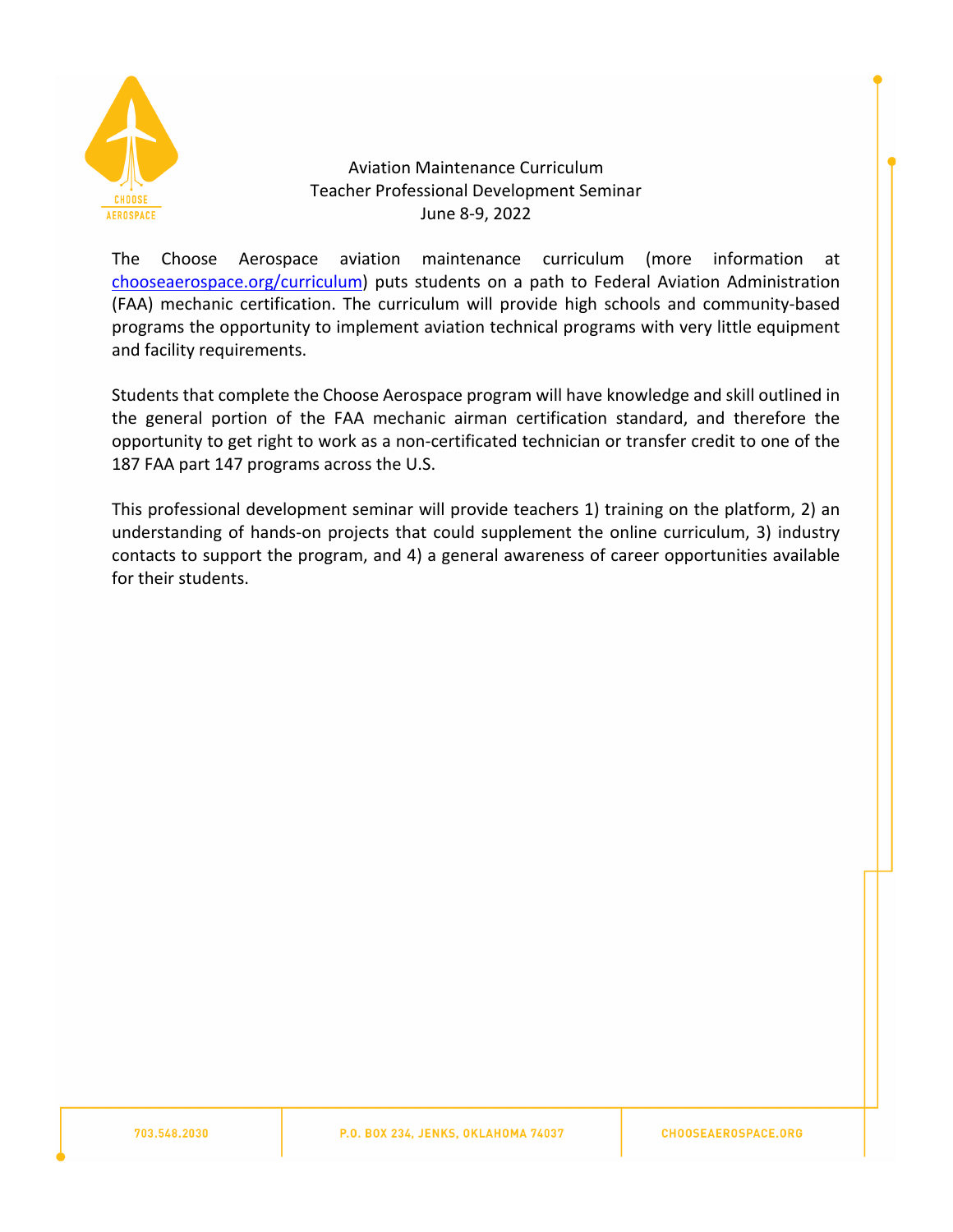

June 8, 2022 Tulsa Tech Riverside Campus 801 E 91st St, Tulsa, OK 74132

## 9:00 AM **Welcome**

Ryan Goertzen, Vice President Maintenance Workforce Development, AAR Corp & President, Choose Aerospace

## 9:30 AM **EducateWorkforce Platform Training—G120 Classroom**

*Get an overview of the computer-based training system, and training on enrolling your students, accessing student progress, and addition resources available through the instructor guide.*

Zachary Trabookis, Lead Developer, Center for Workforce Development, Clemson University Rebecca David, Systems Programmer, Center for Workforce Development, Clemson University Rachel Turner, Lead Instructional Designer, Center for Workforce Development, Clemson University

11:00 AM **Tulsa Tech Facility Tour and Lunch**

#### 12:30- **Lab Demonstration and Training Overview—G112 Shop**

- 4:00 PM *Get an overview of hands-on elements to supplement the computer-based content and training on basic skills required to successfully facilitate labs. Trainees will divide into four groups and rotate through:*
	- *Safety wire with Karen Johnson, Associate Professor, Southern Illinois University*
	- *Precision measurement with Bryan Abbott, Instructor, Aviation Maintenance Technology, Tulsa Tech*
	- *Fluid lines with Tim Guerrero, Former Academic Dean, Spartan College of Aeronautics and Technology*
	- *Multimeter with Sheryl Oxley, Aviation Program Coordinator, Tulsa Tech*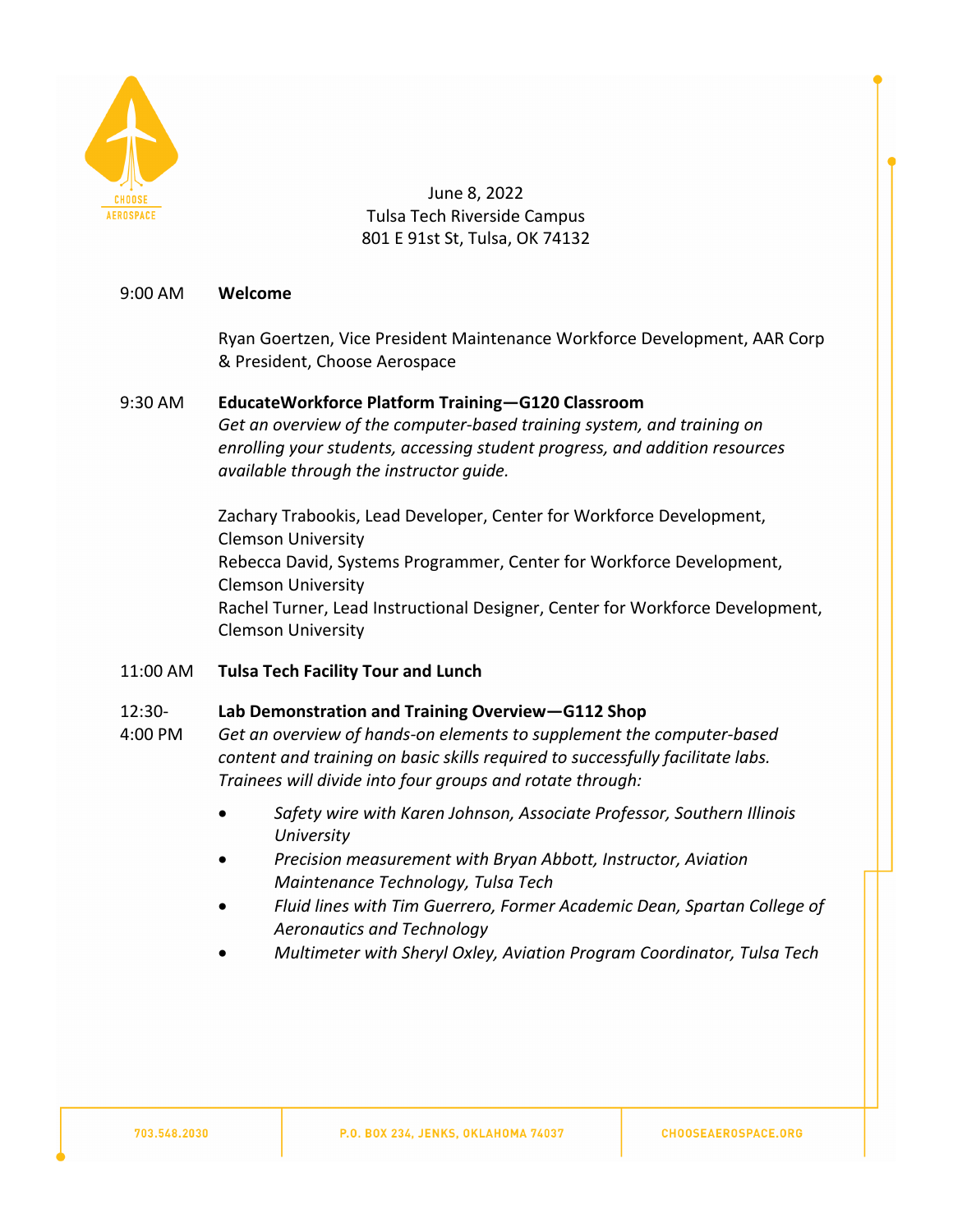

June 9, 2022 American Airlines Maintenance Base 3900 N Mingo Road, Tulsa, OK 74116-5000

## 8:00 AM **Welcoming Remarks and Networking Breakfast**

Chase Beasley, Government Affairs, American Airlines

- 8:30 AM **American Airlines Facility Tour**
- 10:00 AM-**Panel Discussion: Career Opportunities in Aviation Maintenance**
- 12:00 PM *Industry leaders give an overview of the aviation maintenance industry, opportunities available at their respective companies, and direct pathways available to students that complete the Choose Aerospace curriculum. Panelists will also facilitate discussion on opportunities to develop and expand apprenticeship career pathways.*

Kozetta E. Chapman, Senior Manager Tech Ops, Recruiting & Development, American Airlines

Ryan Goertzen, Vice President Maintenance Workforce Development, AAR Corp & President, Choose Aerospace

Thomas Illner, President & CEO, BizJet International Sales and Support, Inc. James Jackson, People Business Partner, Lufthansa Technik North America Mike Rothlein, Director Talent Management, The NORDAM Group LLC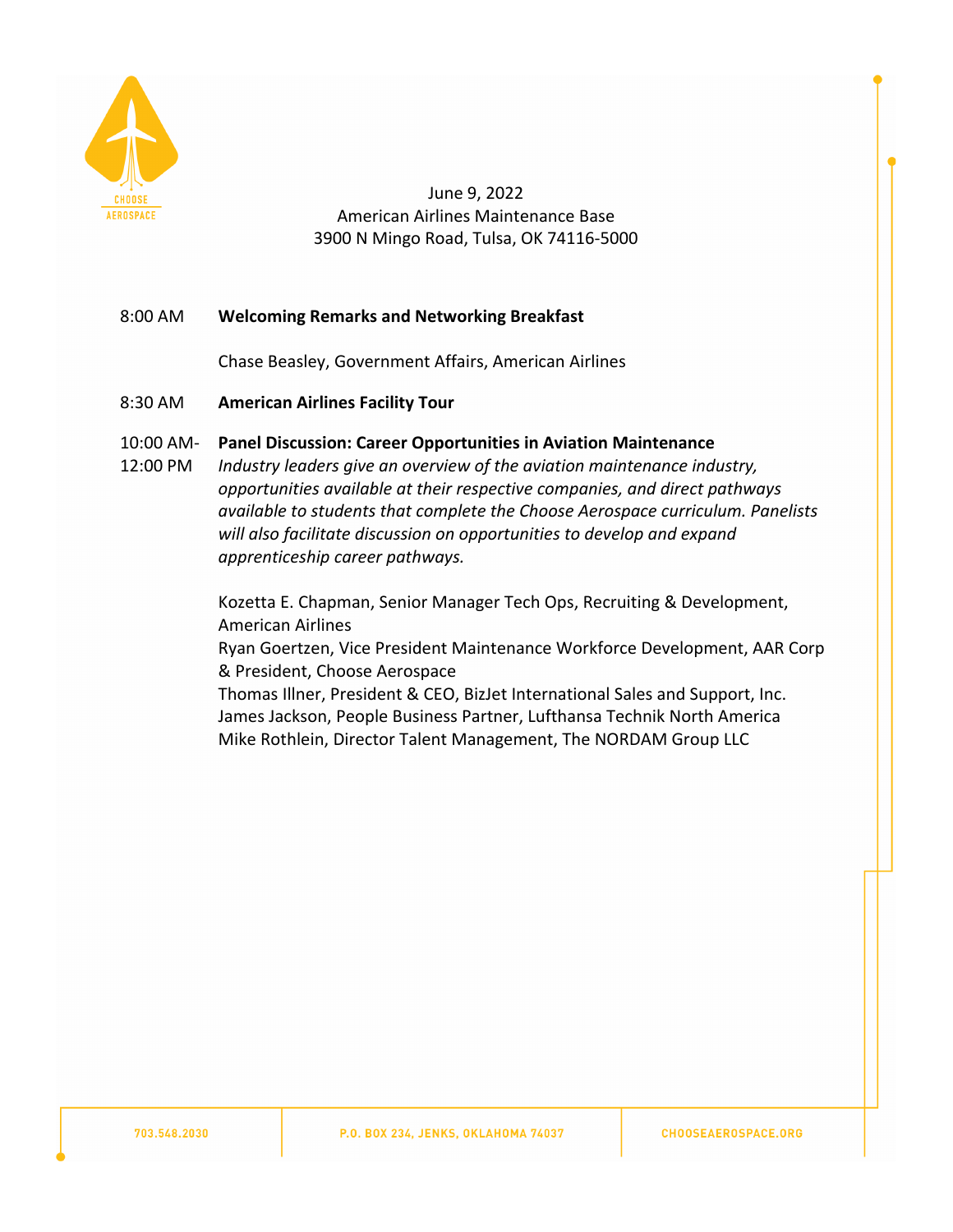

### Attendees

Bryan Abbott **Instructor** Tulsa Tech

Chase Beasley Government Affairs American Airlines

Md Bhuiyan Aircraft Structures & Heavy Maintenance Instructor Mid-Del Technology Center Midwest City OK

Tristen Black Manager of College and Career Pathways Tulsa Public Schools - Postsecondary Readiness Department Tulsa OK

Kozetta Chapman Senior Manager Tech Ops, Recruiting & Development American Airlines

Robert Couse Oklahoma State Director U.S. Department of Labor

Domonique Dibler STEM teacher Broken Arrow Public Schools Broken Arrow OK

Jon Farstad Teacher Dubiski Career High School Sheri Fisher Aerospace CTE Teacher Hillsboro School District - Liberty High School Hillsboro OR

Ryan Goertzen VP Maintenance Workforce Development AAR Corp

Tammy Griggs Manager of College and Career Pathways Tulsa Public Schools Tulsa OK

Tim Guerrero Consultant

Aimee Harden Assistant Director of Instruction Mid-Del Technology Center Midwest City OK

James Jackson People Business Partner Lufthansa Technik North America

Karen Johnson Associate Professor Southern Illinois University

Dudley Light Regional Director, Office of Apprenticeship U.S. Department of Labor